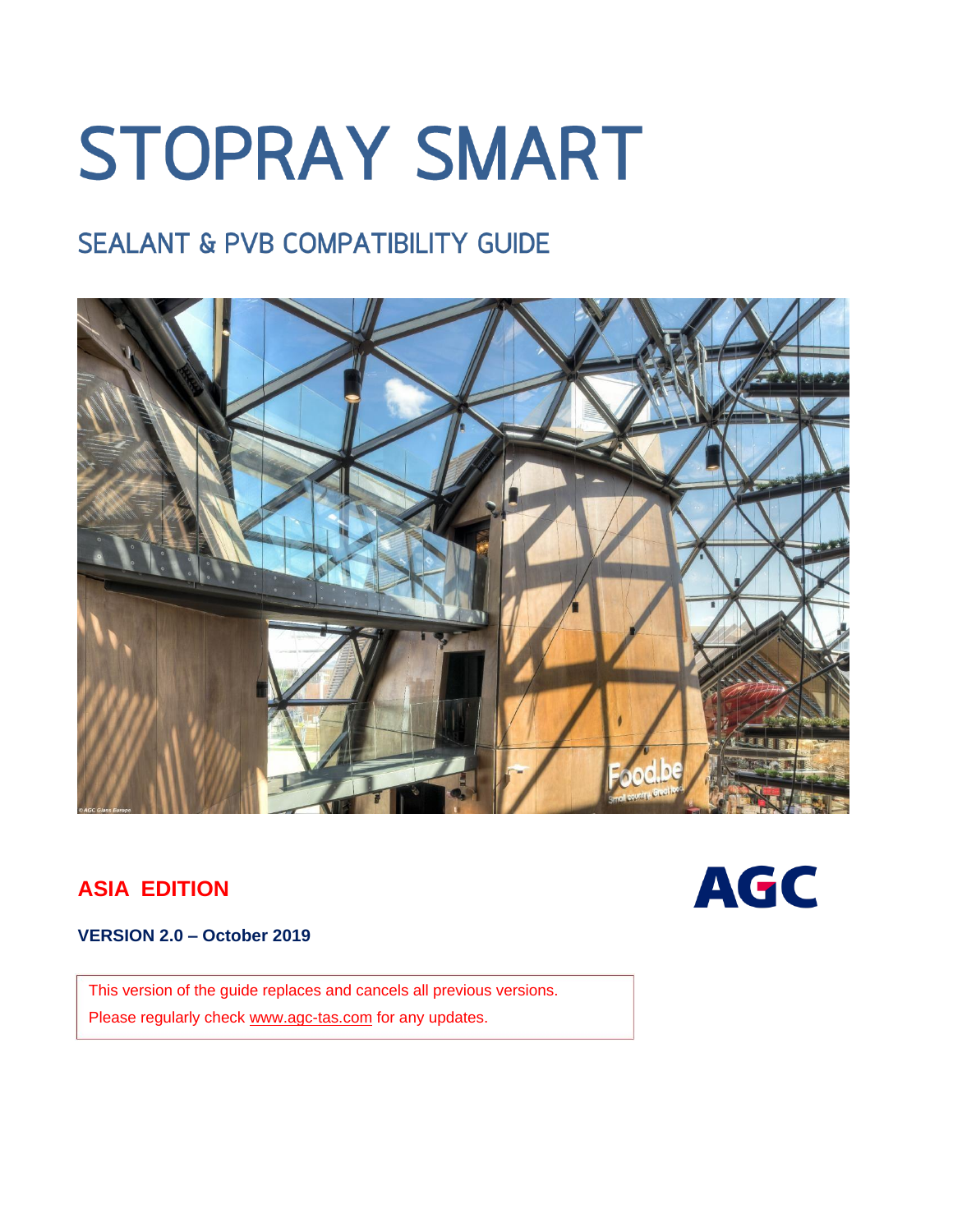# **CONTENTS**

| 3. |  |
|----|--|
| 4. |  |
|    |  |
|    |  |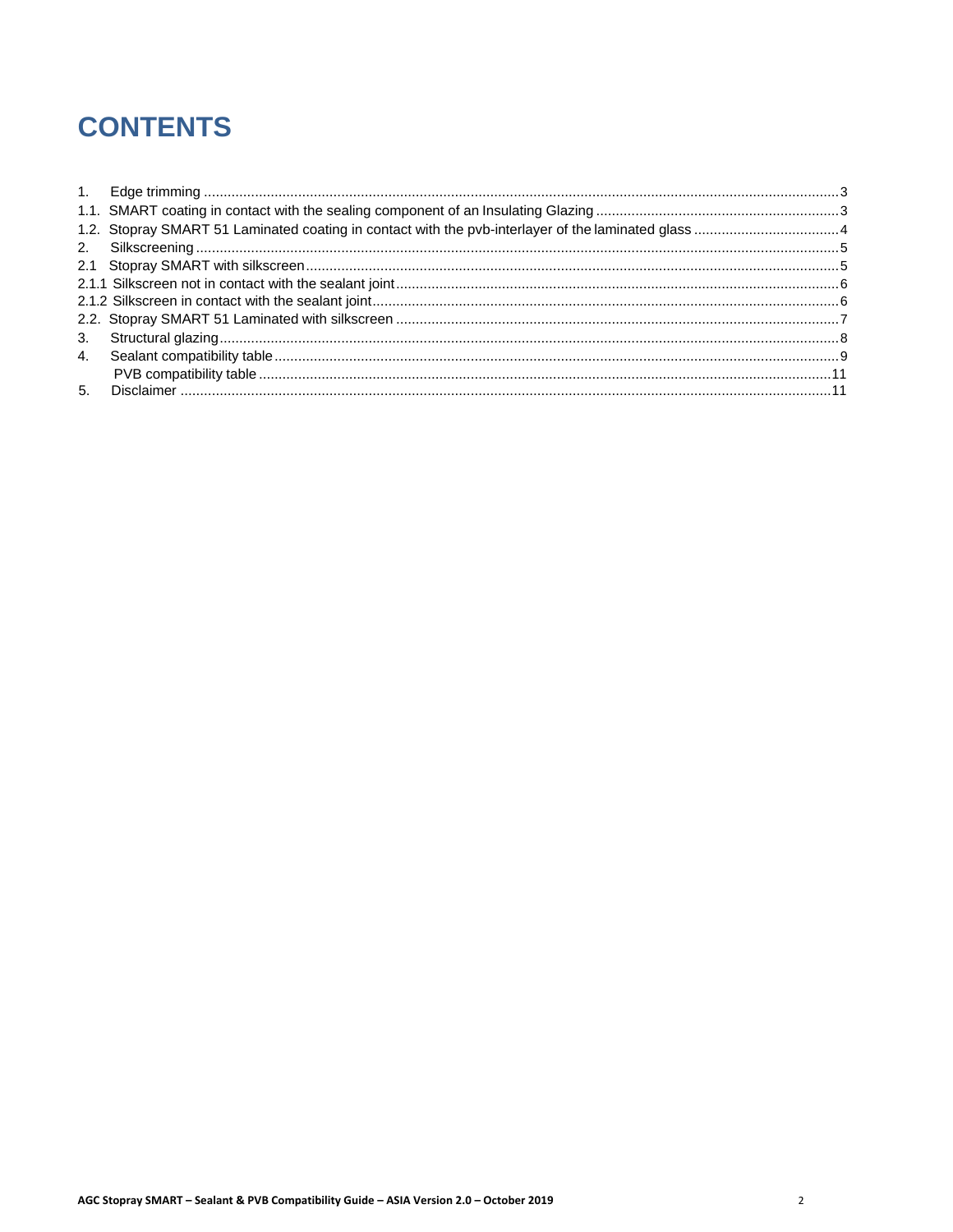# <span id="page-2-0"></span>**1. EDGE TRIMMING**

## **1.1. Stopray SMART coating in contact with the sealing component of an Insulating Glazing**

The assembly of a coated glass (containing a silver layer) into an insulating glazing unit, usually requires an edge-deletion of the coating prior to the assembly itself.

The edge-deletion is done in order to prevent the deterioration of the coating in the sealing joint due to external moisture, thus leading to a loss of adherence.

Tests conducted on the Stopray SMART products by using different sealants (see summary table in chapter 4) have shown that, **under strict conditions** as described in this guide, the **edgedeletion prior to assembly is not required**.





*Drawing given for purpose of illustration.*

Only sealants tested with Stopray SMART products which are referred to in this guide may be used without edge-deletion.

AGC recommends a mock-up to ensure the desired aesthetic and validate the static load for the sealant joint. For special applications like stepped insulating glazing with exposed coated surface (e.g. roofs, corners of Structural Glazing facades, etc.), a weather sealant is always required to protect the coating.

The calculation and dimensioning of the sealant joint is under responsibility of the manufacturer of the insulating glazing units.

**The use of any other sealant, not tested with Stopray SMART by AGC, requires edge-deletion in any case.**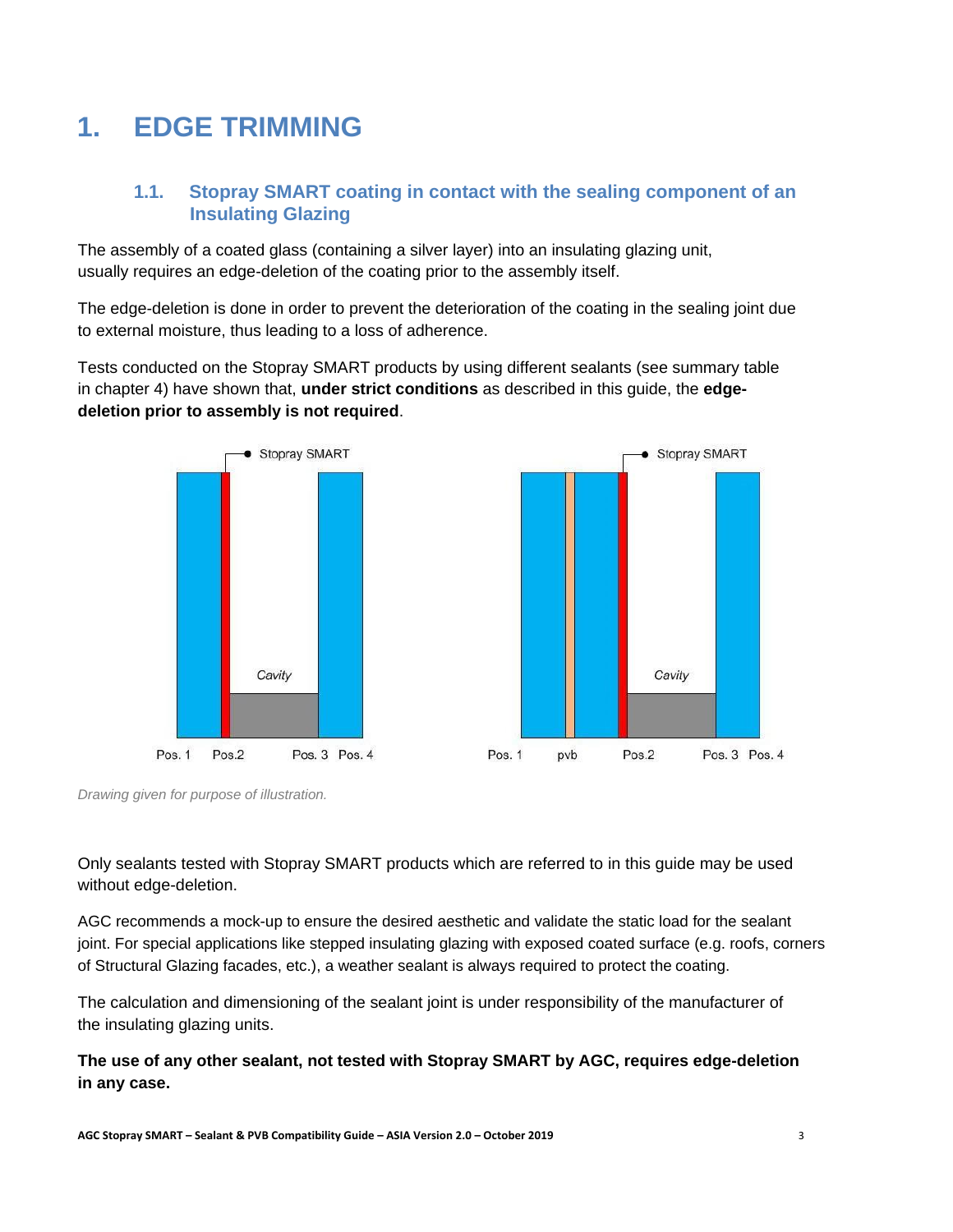

<span id="page-3-0"></span>*Drawing given for purpose of illustration.*

## **1.2. Stopray SMART 51 Laminated coating in contact with the pvb-interlayer of the laminated glass**

Attention: Stopray SMART 51 Laminated has been developed with the sole purpose of being processed into contact with the pvb-interlayer of a laminated safety glass.

In this case there is no need for coating trim-off prior to assembly in an insulating glazing.



*Drawing given for purpose of illustration.*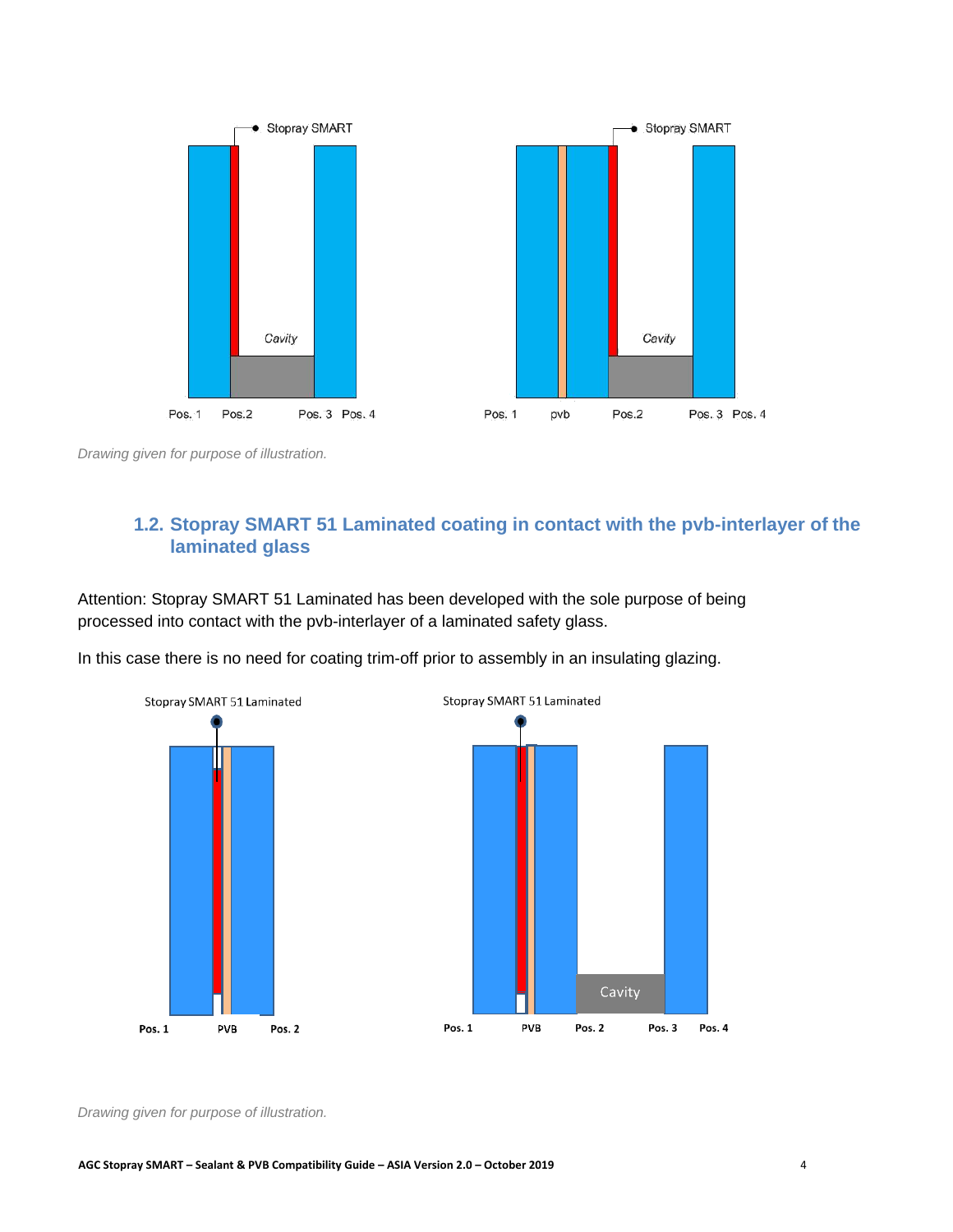#### *Important remark:*

From the façade-drawings and section blue-prints of the insulating glazing, it should be clearly deducted the function of the sealant joint. Thus allowing the choice for the correct sealing joint of an insulating glazing (also called secondary sealing).

| <b>Function of sealant joint</b>                                                                                   | <b>Application</b>        | <b>Type of sealant joint</b> |                     |                     |  |
|--------------------------------------------------------------------------------------------------------------------|---------------------------|------------------------------|---------------------|---------------------|--|
|                                                                                                                    |                           | <b>Silicone</b>              | <b>Polyurethane</b> | <b>Polysulphide</b> |  |
| 4-Sides framed insulating glazing,<br>no UV exposure on sealant joints                                             | <b>Insulating Glazing</b> |                              |                     |                     |  |
| 4-Sides framed insulating glazing,<br>no UV exposure on sealant joints,<br>but temperature of sealant joint > 75°C | <b>Insulating Glazing</b> |                              |                     |                     |  |
| Insulating glazing,<br>sealant joint has no structural function<br>but is exposed to UV radiation                  | <b>Insulating Glazing</b> |                              |                     |                     |  |
| Insulating glazing<br>used in a Structural Glazing façade<br>and acts as a structural joint                        | <b>Structural Glazing</b> |                              |                     |                     |  |

# <span id="page-4-1"></span><span id="page-4-0"></span>**2. SILKSCREENING**

## **2.1. Stopray SMART with silkscreen**

In case of a silkscreen on Stopray SMART, where the **silkscreen** is **in contact with the sealant joint**, the **edge-deletion of the coating is required prior to the application of the silkscreen**.

For silkscreen that is in contact with the sealant joint, the compatibility of the sealant joint, structural joints and weather seals with the used silkscreen (enamel) paint is under responsibility of the manufacturer of the insulating glazing units, and should be assessed in cooperation with the sealant supplier.

The calculation and dimensioning of the sealant joint is under responsibility of the manufacturer of the insulating glazing units.

AGC recommends to assess the aesthetics by means of a mock-up sample.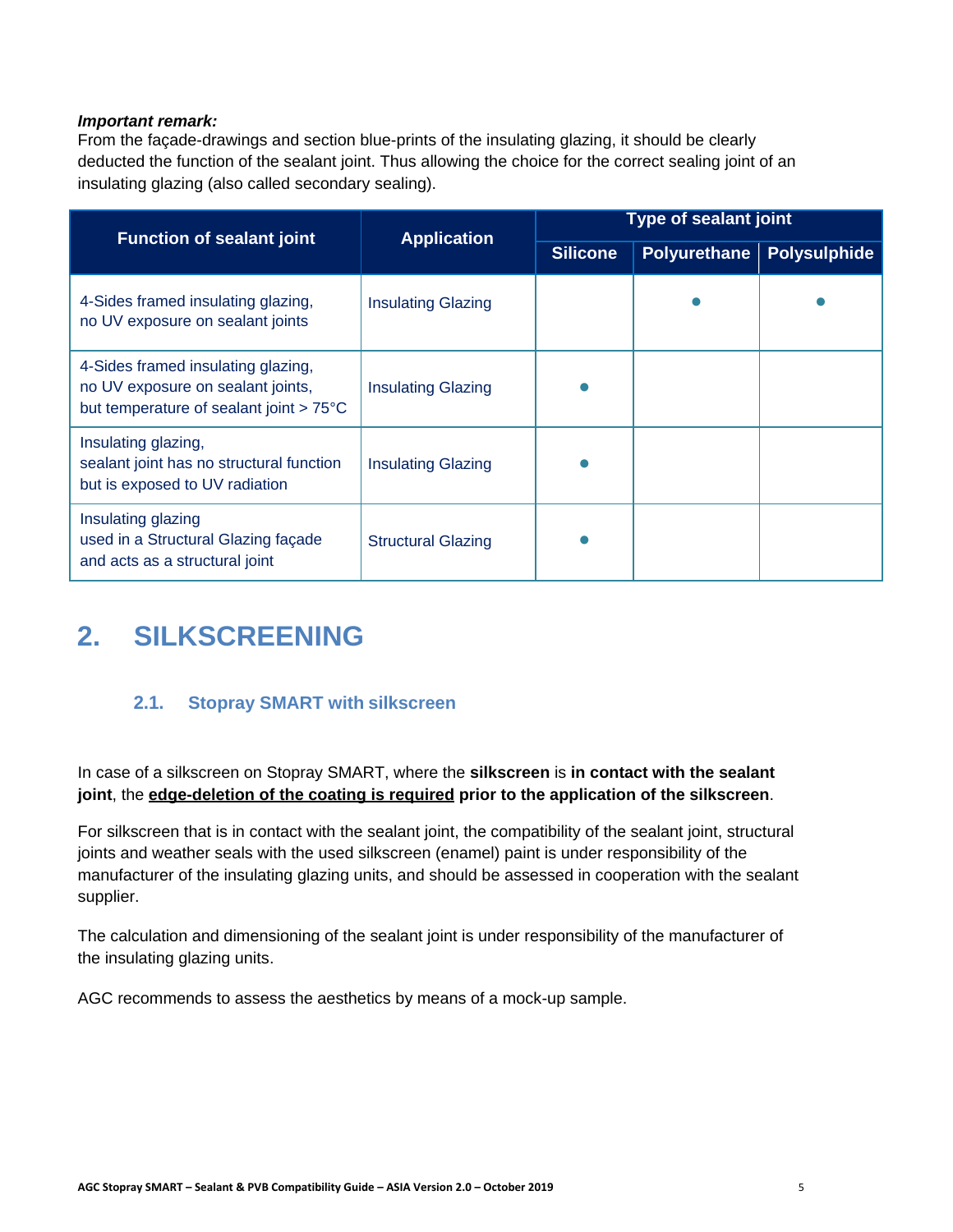#### <span id="page-5-0"></span>*2.1.1. Silkscreen NOT in contact with the sealant joint*





*Drawing given for purpose of illustration.*

## <span id="page-5-1"></span>*2.1.2. Silkscreen in contact with the sealant joint*





*Drawing given for purpose of illustration.*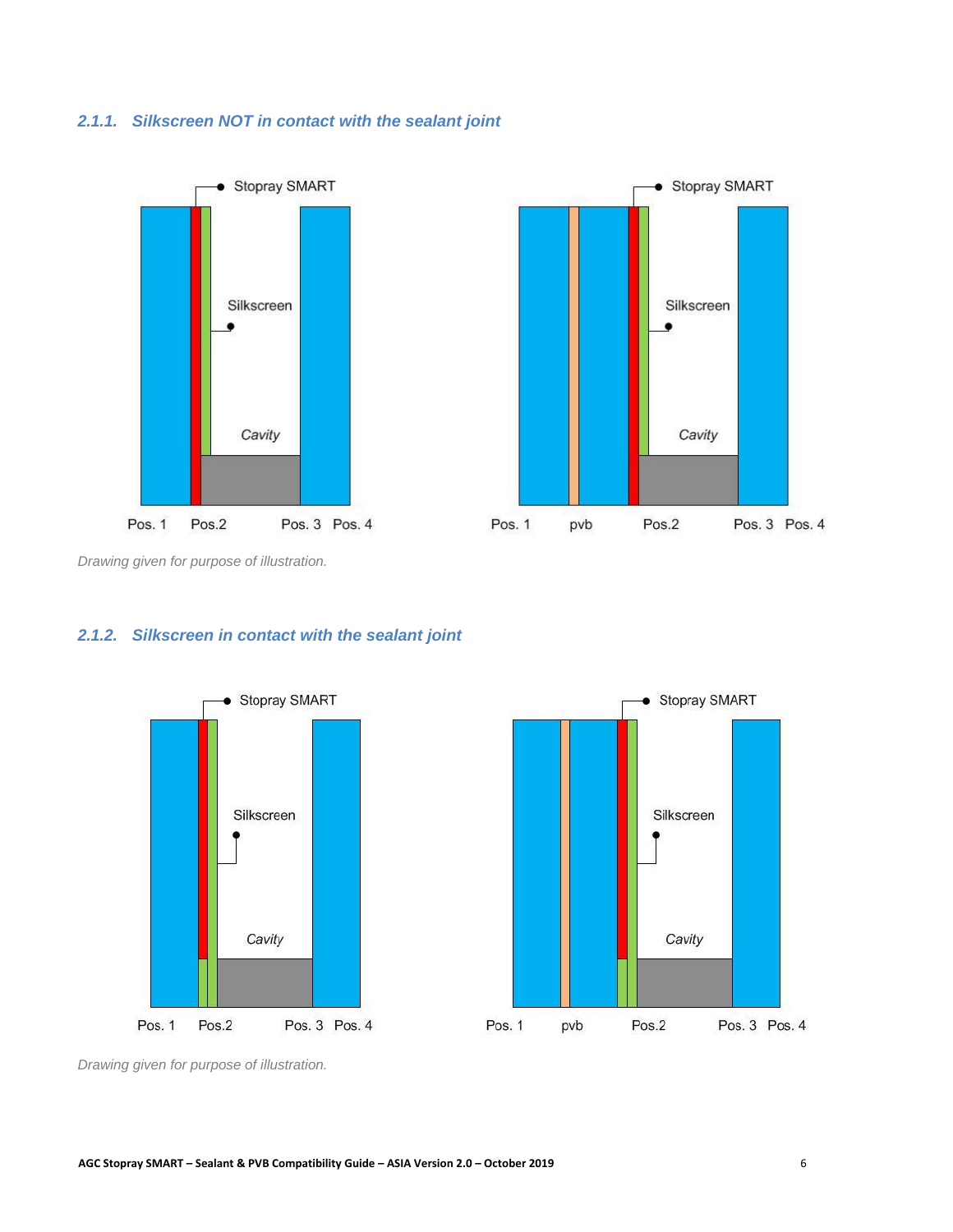## **2.2. Stopray SMART 51 Laminated with silkscreen**

<span id="page-6-0"></span>The application of a silkscreen on a laminated safety glass Stopray SMART 51/33 is allowed, meaning:

- the coating Stopray SMART 51/33 is in contact with the pvb, with edge-deletion required
- interlayer the silkscreen is applied on pos. 2, facing the cavity.

#### Two cases are possible :

1) the silkscreen is in contact with the sealant joint: the compatibility of the sealant joint, structural joints and weather seals with the silkscreen is under responsibility of the manufacturer of the insulating glazing units, and should be assessed in cooperation with the sealant supplier.

2) no silkscreen in contact with the sealant joint: no assessment required.

AGC recommends to assess the aesthetics by means of a mock-up sample.

The calculation and dimensioning of the sealant joint is under responsibility of the manufacturer of the insulating glazing units.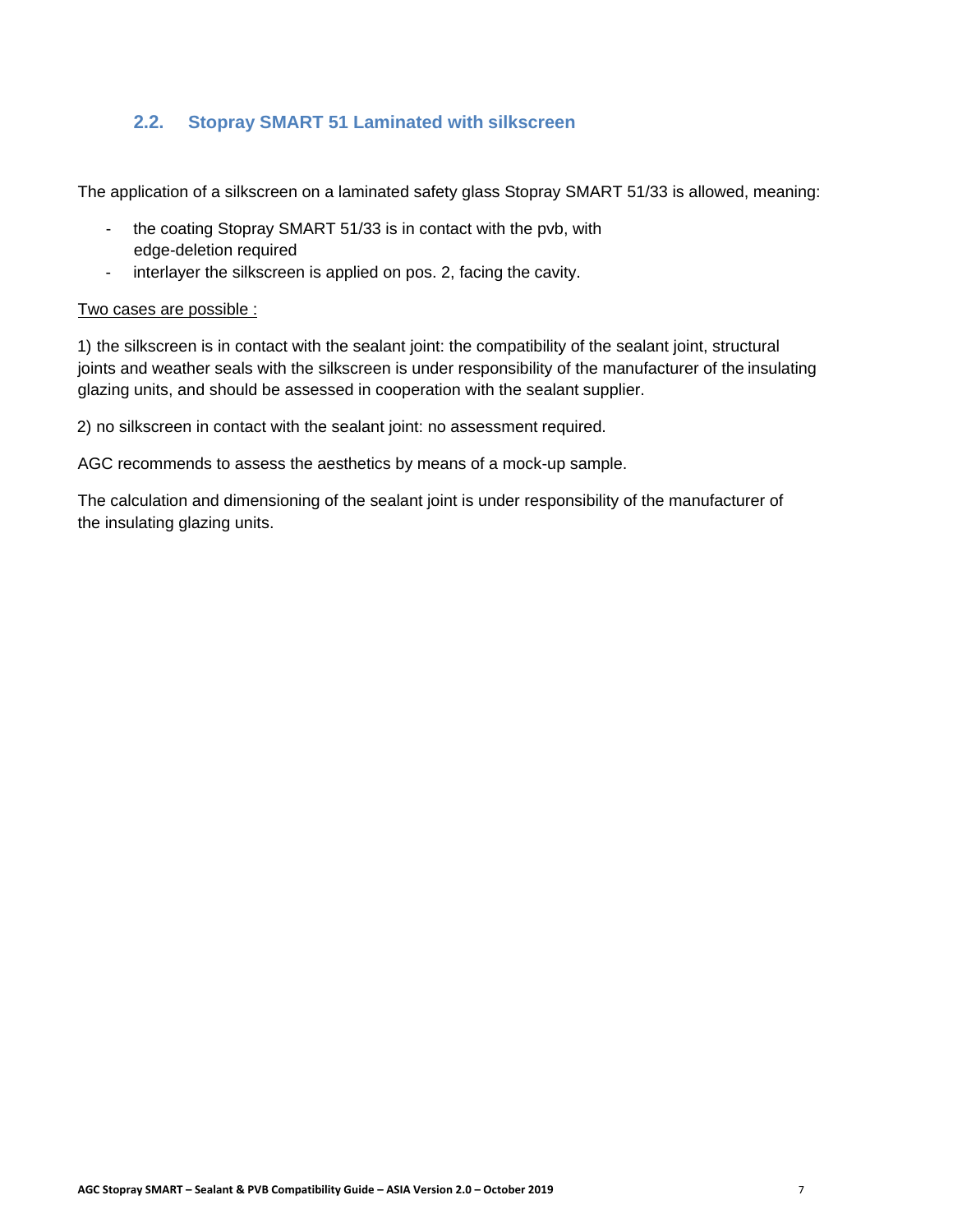# <span id="page-7-0"></span>**3. STRUCTURAL GLAZING**

Structural Glazing is a curtain-wall technique consisting in bonding glass to a building's structural aluminum or stainless steel framework. Structural Glazing allows opaque and/or transparent in-fill materials to be bonded to a building structure where glazing and weather sealant only are visible from exterior side.

Structural Glazing is a specific technique that requires special calculations.

AGC recommends its customers to contact AGC's Technical Advisory Service (TAS) for technical inquiries (www.agc-tas.com). Calculation of the structural sealant joint is under responsibility of the glazier in cooperation with the sealant supplier.

In Structural Glazing, the glass elements are bonded onto the structural framework using Structural Silicone Glues, especially developed for the application of Structural Glazing (Fig. 1).



For the so called 'stepped insulating glazed units' or insulating glazing with 'integrated mechanical fixings in the sealant joint', two points have to be respected:

Weather Sealant Joint: it is the responsibility of the glass processor and/or curtain waller to protect the Stopray SMART coating by means of a weather sealant against environmental elements (dust, moisture, …). Therefore, the gap between two adjacent insulating glazed units is sealed using a silicone weather sealant.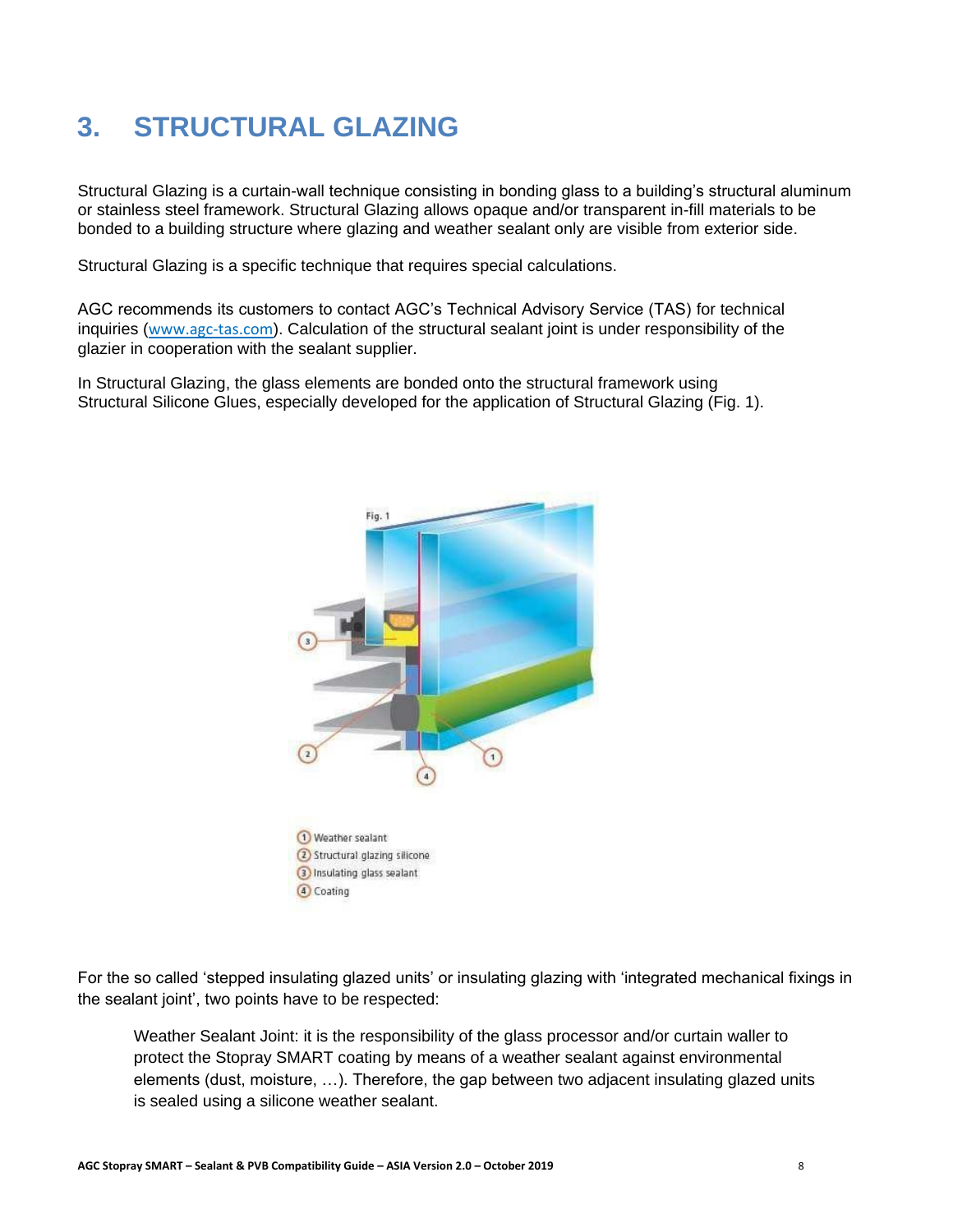Cover the exposed Stopray SMART coated surface: the coating in the sealant joint or on the stepped part is to be covered by a silicone weather sealant. The sealant has to cover the coated surface until the front end of the glass substrate. The bevel (edge working) helps to protect the coating effectively against moisture. The figures below (Fig. 2a and 2b) show an example when the insulating glass is supported in the spacer by mechanical fixing and the secondary sealant has a structural function. We recommend to always fill the edge after assembling the insulating glass unit.



## <span id="page-8-0"></span>**4. SEALANT COMPATIBILITY TABLE**

AGC provides a limited warranty to Stopray SMART products and does not provide any warranty regarding further processing or end product, which remains under full responsibility of the processor and/or curtain waller.

#### **Important:**

Only sealants tested with Stopray SMART products (*excludes Stopray SMART 51 laminated – edge deletion is required*) which are referred to in this guide may be used without edge-deletion. The use of any other sealant requires edge-deletion in any case.

Table 1 here below shows compatible insulating glass sealants, structural glazing silicones, and weather sealants for Stopray® SMART 51/33, Stopray SMART 30/20, and Stopray SMART 32T.

Legend Table 1:

| Tested                                                                       |
|------------------------------------------------------------------------------|
| Not tested, or not approved                                                  |
| Supported by ETAG-002 certification – applicable only for edge-deletion free |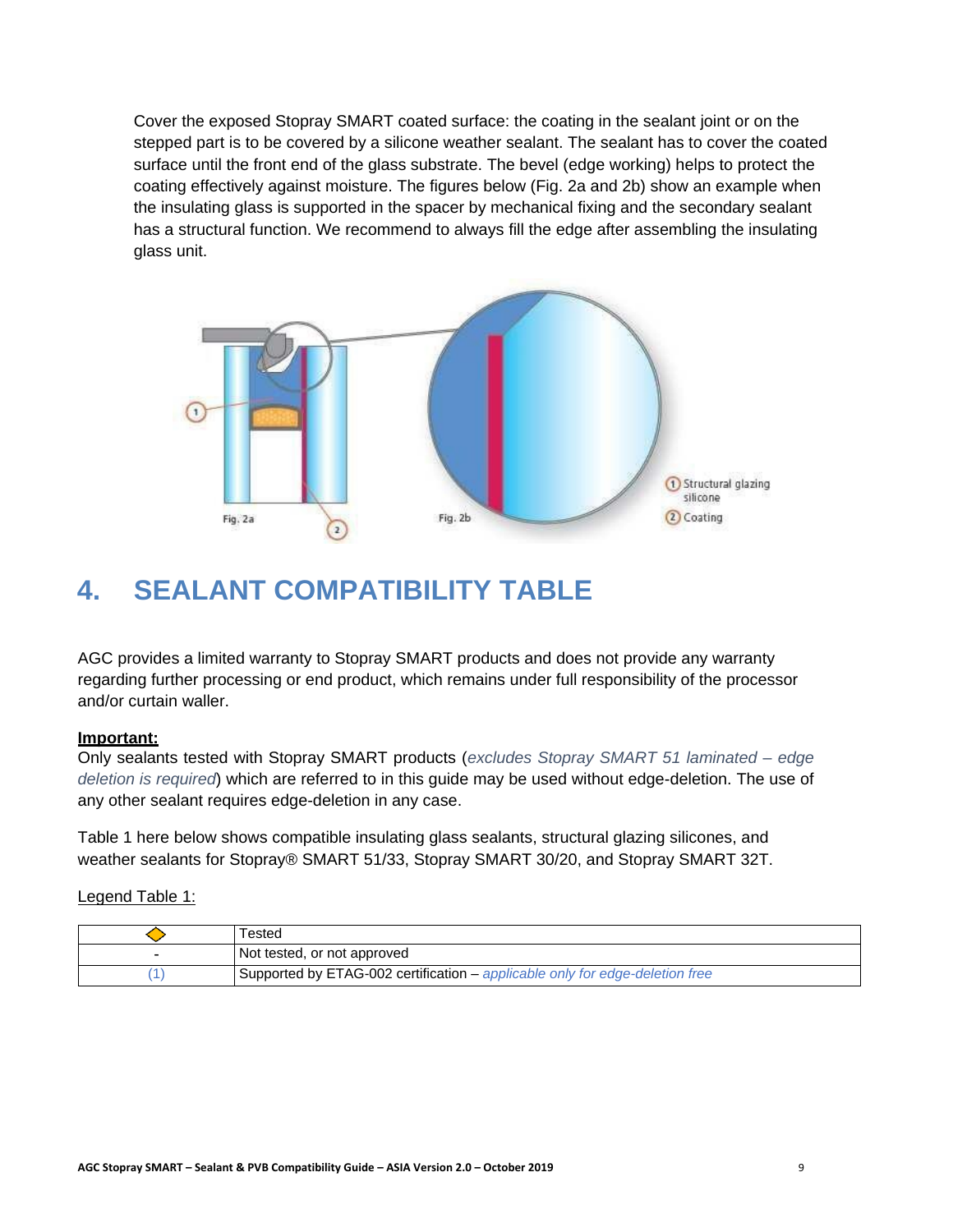*Table 1: compatible insulating glass sealants, structural glazing silicones, and weather sealants for Stopray SMART 51/33, Stopray SMART 30/20, and Stopray SMART 32T*

|                      |                     |                                | <b>SMART</b>                         | <b>SMART</b> | <b>SMART</b> |  |
|----------------------|---------------------|--------------------------------|--------------------------------------|--------------|--------------|--|
| <b>Sealant ID</b>    | <b>Type</b>         | <b>Application</b>             | 51/33                                | 30/20        | <b>32T</b>   |  |
| <b>Dow Corning</b>   |                     |                                |                                      |              |              |  |
| <b>DC993</b>         | <b>Silicone</b>     | <b>Structural glazing</b>      | $\overline{\overset{(1)}{\diamond}}$ | ♦            |              |  |
| <b>DC982</b>         | <b>Silicone</b>     | Insulted glass                 | ♦                                    | ♦            | ♦            |  |
| <b>DC895</b>         | <b>Silicone</b>     | <b>Structural glazing</b>      |                                      |              |              |  |
| <b>DC3362</b>        | <b>Silicone</b>     | <b>Insulated glass</b>         | (1)<br>♦                             | ♦            | ♦            |  |
| <b>DC3362 HD</b>     | <b>Silicone</b>     | <b>Insulated Glass</b>         | (1)<br>♦                             | (1)<br>♦     |              |  |
| <b>DC3793</b>        | <b>Silicone</b>     | <b>Insulated glass</b>         | ♦                                    | ♦            |              |  |
| <b>DC756</b>         | <b>Silicone</b>     | <b>Weather sealant</b>         | ä,                                   | ÷,           |              |  |
| <b>DC768</b>         | <b>Silicone</b>     | <b>Weather sealant</b>         |                                      |              |              |  |
| <b>DC791</b>         | <b>Silicone</b>     | <b>Weather sealant</b>         | ♦                                    | ♦            |              |  |
| DC791T (with primer) | <b>Silicone</b>     | <b>Weather sealant</b>         | ♦                                    | ♦            |              |  |
| <b>Fenzi</b>         |                     |                                |                                      |              |              |  |
| <b>Thiover</b>       | Polysulphide        | Insulated glass                | ♦                                    | ♦            |              |  |
| <b>Thiover F1</b>    | <b>Polysulphide</b> | <b>Insulated glass</b>         | ♦                                    | ♦            |              |  |
| <b>Kömmerling</b>    |                     |                                |                                      |              |              |  |
| <b>GD 677</b>        | Polyurethane        | <b>Insulated glass</b>         | ♦                                    | ♦            |              |  |
| <b>GD 116</b>        | <b>Polysulphide</b> | <b>Insulated glass</b>         | ♦                                    | ♦            |              |  |
| <b>PS 200</b>        |                     | Polysulphide   Insulated glass |                                      |              |              |  |
| <b>SIKA</b>          |                     |                                |                                      |              |              |  |
| <b>SG500</b>         | <b>Silicone</b>     | <b>Structural Glazing</b>      | (1)                                  | ♦            |              |  |
| <b>IG25</b>          | <b>Silicone</b>     | <b>Insulated glass</b>         | ♦                                    | ♦            |              |  |
| <b>IG25HM+</b>       | <b>Silicone</b>     | <b>Insulated glass</b>         | (1)<br>♦                             | ♦            |              |  |
| <b>Tremco</b>        |                     |                                |                                      |              |              |  |
| <b>JS 442</b>        |                     | Polyurethane Insulated glass   | ♦                                    | ♦            |              |  |
| Proglaze II          | <b>Silicone</b>     | <b>Structural Glazing</b>      | (1)                                  | ♦            |              |  |
| <b>JS562</b>         | <b>Silicone</b>     | <b>Structural Glazing</b>      | (1)                                  | ♦            |              |  |

**AGC Stopray SMART – Sealant & PVB Compatibility Guide – ASIA Version 2.0 – October 2019** 10